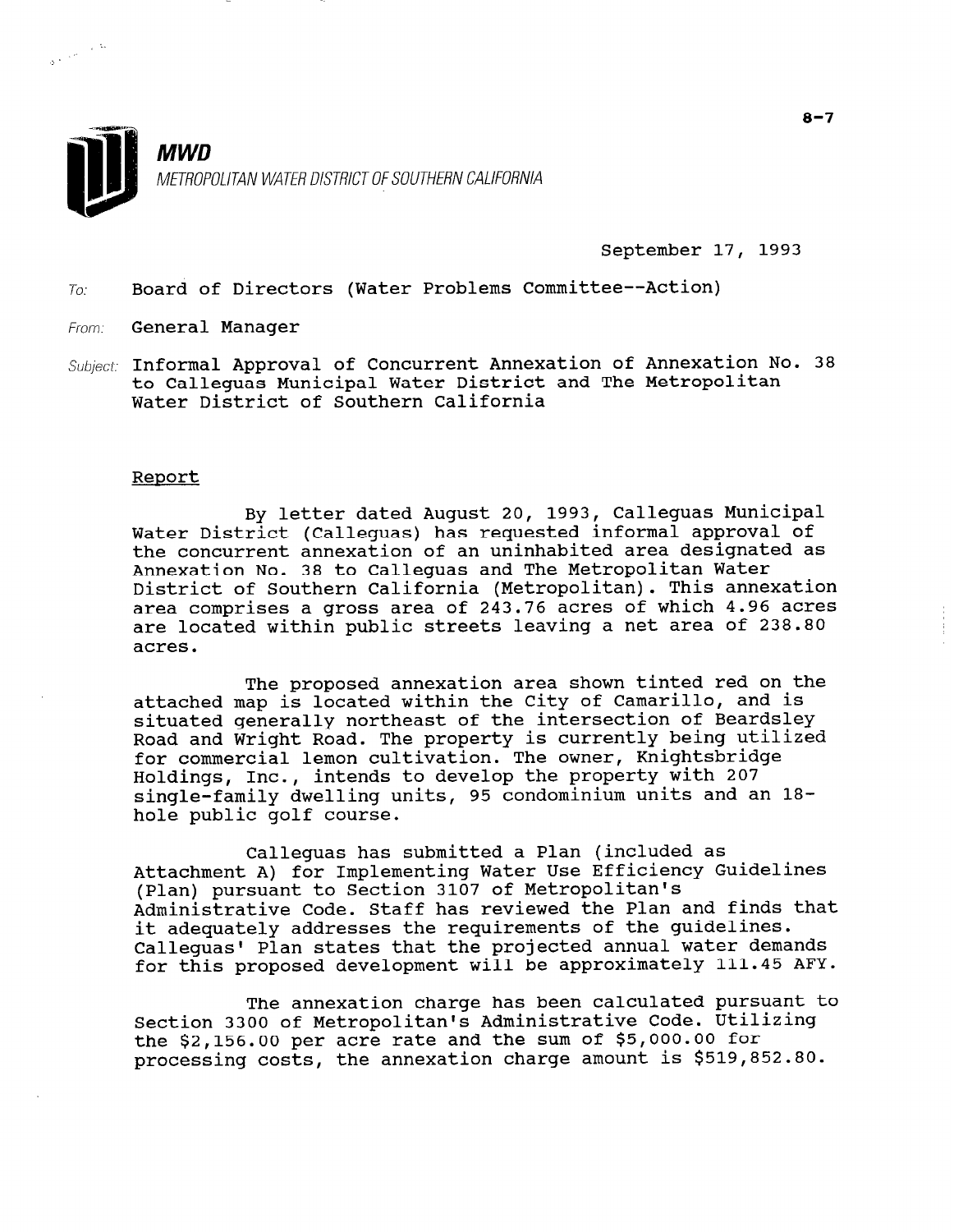Board of Directors -2- September 17, 1993

 $\Delta$ 

This annexation is subject to the provisions of the California Environmental Quality Act (CEQA). CEQA will be complied with prior to the time that formal approval of this annexation is requested from Metropolitan. At that time, as required by CEQA, your Board will be requested to review and consider pertinent environmental documentation.

### Board Committee Assignment

This letter is referred for action to the Water Problems Committee because of its authority to review and consider requests for annexation, pursuant to Administrative Code Sections 2481(g) and 3102.

### Recommendation

### WATER PROBLEMS COMMITTEE FOR ACTION.

It is recommended that your Board and any committees acting upon this request: (1) approve the Plan for Implementing Water Use Efficiency Guidelines for this proposed annexation; and (2) give informal approval for the concurrent annexation of Annexation No. 38 to Calleguas and Metropolitan conditioned upon a cash payment to Metropolitan of the annexation charge of \$519,852.80 if completed by December 31, 1993, and at the then applicable rate if the annexation is completed after December 31, 1993, subject to such terms and conditions as may be fixed by your Board in granting formal consent to such annexation when a request therefor has been received.

ın R. Wodraska

GWW/betb30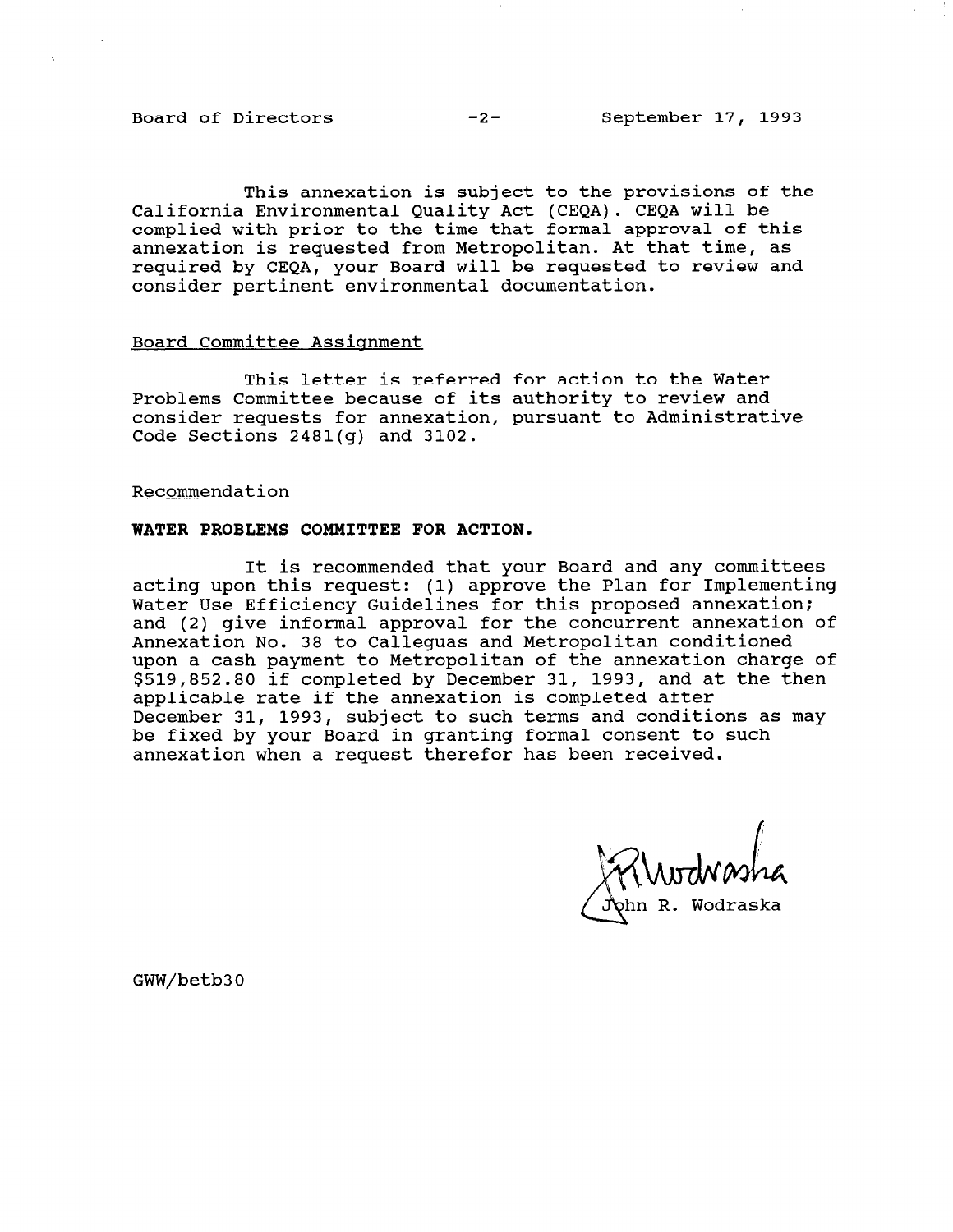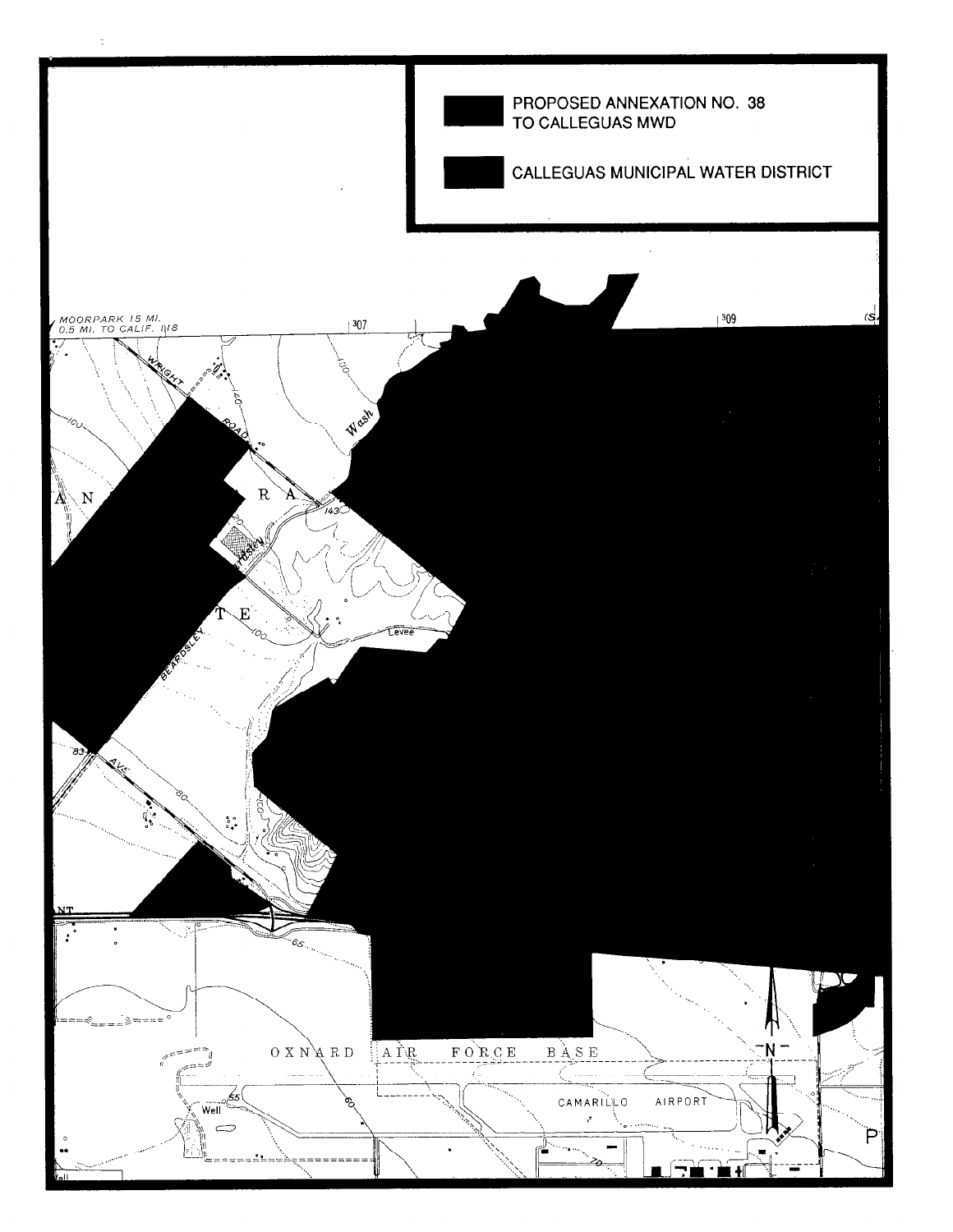### IMPLEMENTATION PLAN

WATER USE EFFICIENCY GUIDELINES FOR THE ANNEXATION OF XNIGHTSBRIDGE HOLDINGS, INC. TO CALLEGUAS MUNICIPAL WATER DISTRICT AND METROPOLITAN WATER DISTRICT OF SOUTHERN CALIFORNIA

### GENERAL DESCRIPTION OF ANNEXING AREA

The parcels involved in this annexation are known as Assessor Parcel Numbers 152-O-010-035 and 152-O-120-015. Maps and legal descriptions are attached.

The site consists of 238.80 acres within the City of Camariilo, located generally northeast of the intersection of Beardsley Road and Wright Road. The property is currently being utilized for commercial lemon cultivation. The site is presently served by a local well which has been drawing approximately 565.42 acre feet per year (AFY) from the aquifer for commercial production.

The proposed land use would allow for development of an eighteen-hole public golf course, 207 single-family dwelling units and 95 condominium units.

### ANNUAL WATER USAGE

 $\mathcal{A}_0$  ,  $\mathcal{A}_1$  ,

The annual water demand within the annexing area would be 111.45 AFY. The 207 single-family units would require 68.3 AFY and the 95 condominium units would require 30.4 AFY. Both figures are based on water use data from the City of Camarillo's 1992 Annual Report. The project golf club facility's domestic water use would be 12.75 AFY, based on water use figures of 3,800 gallons per day per acre (GPD/10) water use rigures or s,000 garions per day per acre (GPD/AC) for this land use, developed for the City of Westlake Village<br>by Boyle Engineering in 1989.

 $\mathbb{R}$  and  $\mathbb{R}$  and  $\mathbb{R}$  demond the calleguas/MDD from the  $\mathbb{R}$ The annual water demand from this project on Calleguas/MWD wourd be approximately 55.45 AFY, with the balance drawn<br>Gity vells. The 2.31 acre feet persons for the golf course within this project will be served by the served by the served by the served by the served by the served by the served by the served by the served by the served by the served by the served by the served for the golf course within this project will be served by the well that is currently serving the agricultural operation. This well has a historical allocation of 440 AFY from the local Groundwater Management Agency. After servicing the golf course, this well will produce an additional 116 AFY for blending purposes by the City of Camarillo. With the addition of this new water source to the City, this could<br>create a zero net use impact for this project.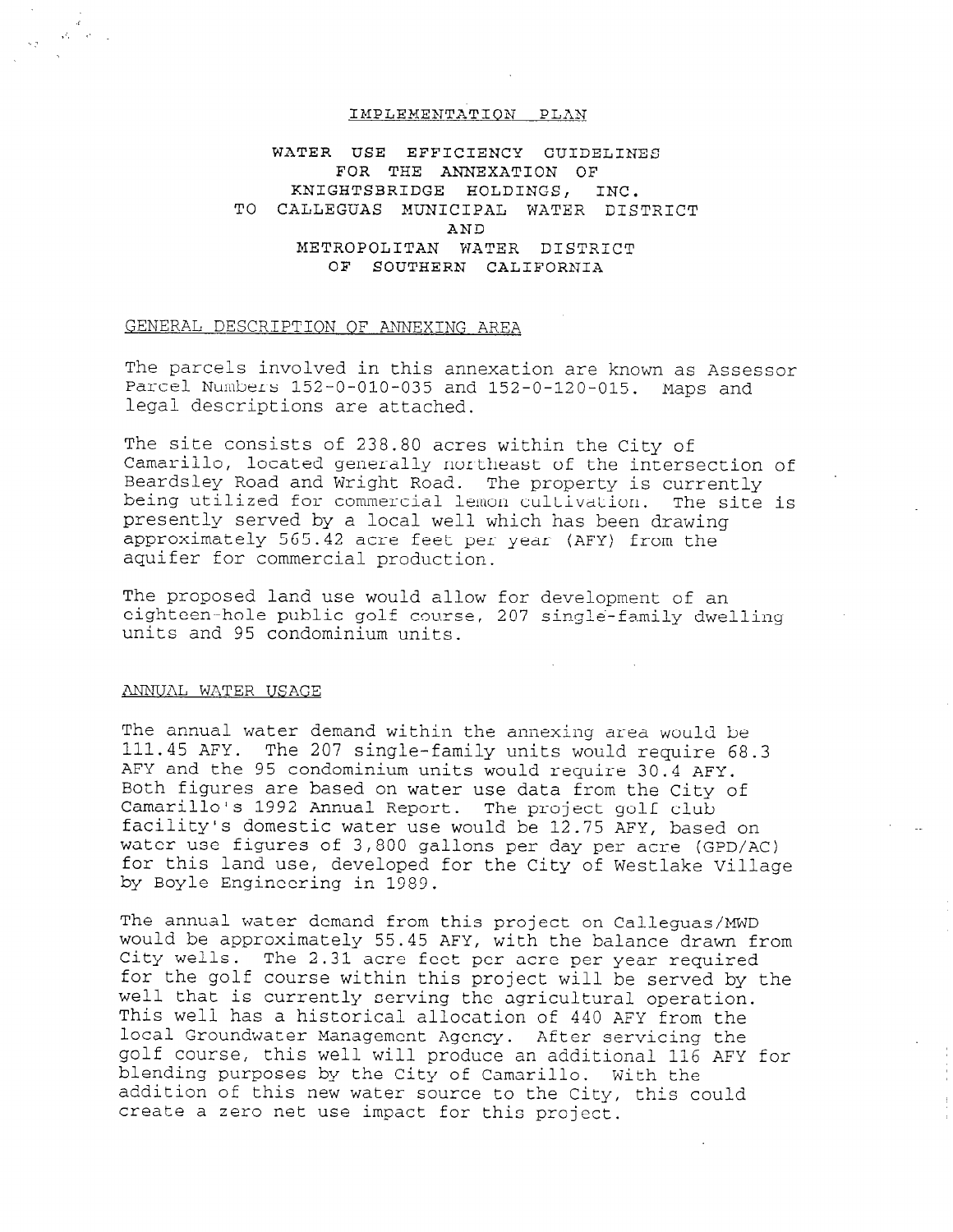#### CALLEGUAS WATER MANAGEMENT

### PEAK WATER USAGE

### Bard Reservoir

Calleguas owns and operates Bard Reservoir, which has a capacity of 10,500 acre feet of water. Calleguas' system sets flows based on past system averages for its service area from MWD for a given 24-hour period and meets peak daily water demands from Bard Reservoir.

### Seasonal Storage

Calleguas is presently constructing the first of five wells that are planned to be built within the North Las Posas Basin. Each well is designed to inject an estimated 1,000 acre-feet of pre-treated water during the winter months for storage through MWD's seasonal storage program, and will then be extracted during the summer peak months, thereby offsetting peaking from MWD's system. Storage of 5,000 acre-feet of water would represent a six percent demand reduction by Calleguas from MWD through the peak months based on current water demands.

The Cities of Oxnard and Camarillo, and Camrosa Water District have implemented a similar program within their service areas that have significantly reduced summer peaking off of Calleguas' system.

### High and Low Flow Penalties

In 1982, Calleguas revised Ordinance No. 12 (water service) to include a penalty to its purveyors for peaking off Calleguas' system. In 1987, Calleguas included a penalty based-on low flow. Both penalties were imposed on the purveyor to direct their responsibility for better management of their water system and increase the water storage within their service areas to meet peak water demands.

Local Area Water Management

The City of Camarillo primarily receives water through purchases from Calleguas/MWD and from City-owned wells. purchases if on Calleguas, my and if the percent of its dire vity purthases approximately filey percent of daily water requirements from Calleguas on an "as-<br>needed" basis. The remainder of the City's water requirements are provided by water obtained from City water wells.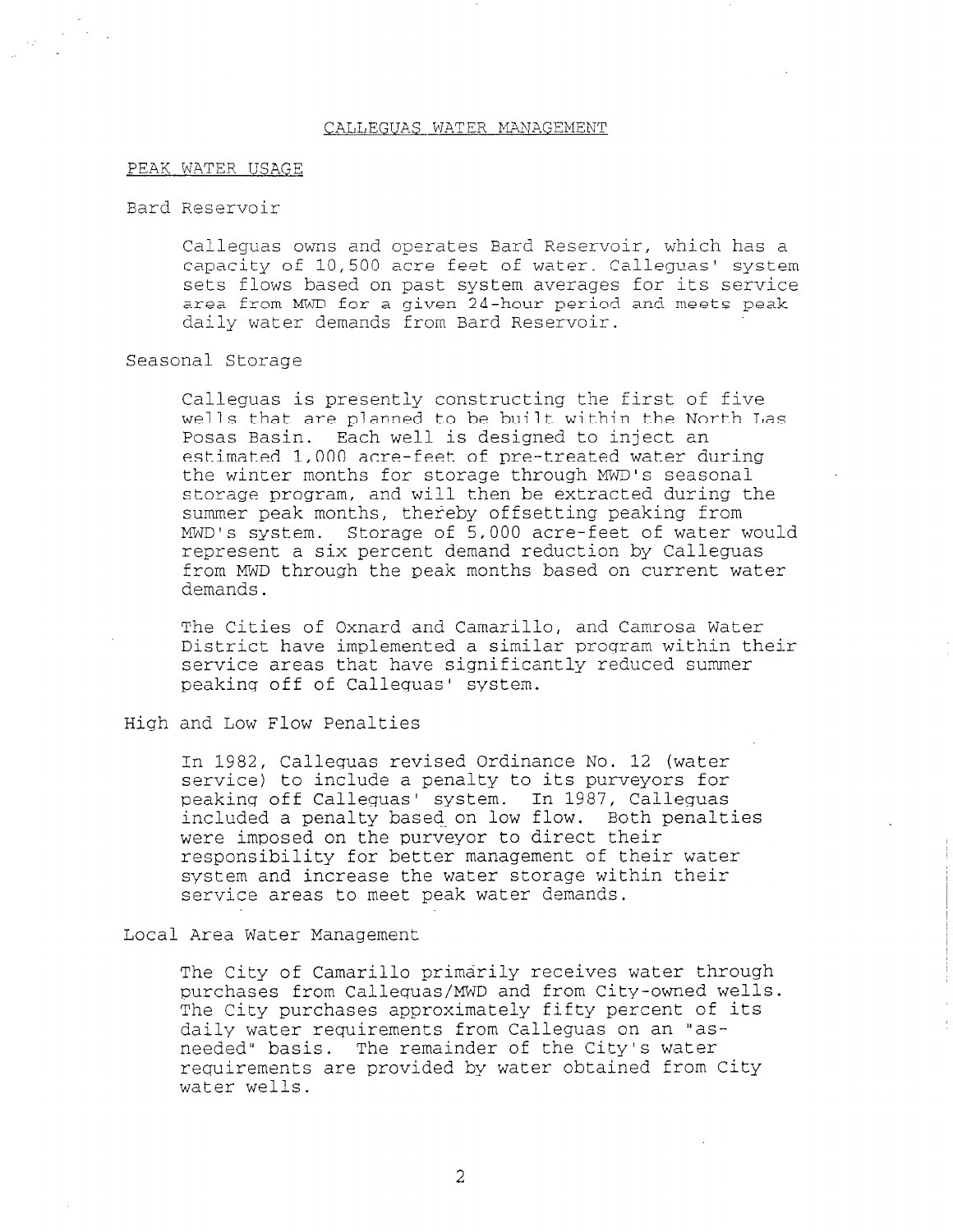The water distribution system at the annexed area will be an extension of the existing city water system within the Calleguas service area. The City of Camarillo currently has a storage capacity of 9.4 million gallons and plans are being made for an additional four million gallons for storage and daily peaking.

### WATER CONSERVATION

Additional water demands placed on MWD will be minimized by incorporating the following conservation measures.

# Calleguas:

Calleguas participates in the Ventura County Water Conservation Management Plan, which is the only Countywide water conservation program in the State. This program is well recognized throughout the State as a positive effort for water management. The program is funded by Calleguas, two other water wholesalers in Ventura County, and the County of Ventura.

- . Urban water conservation measures include landscape, educational, commercial/industrial and public information programs.
- . Agriculture water conservation measures include educational activities and On-farm Conservation Measures Coordination.

Calleguas also participates in the Mobile Irrigation Laboratory Program of Ventura County, which is funded by the State Department of Water Resources, Special Districts, MWD, Calleguas, and two other water wholesalers in Ventura County. The program provides training courses and on-site audits of irrigation  $\frac{1}{2}$  is the system of  $\frac{1}{2}$  and  $\frac{1}{2}$  and  $\frac{1}{2}$  and  $\frac{1}{2}$  and  $\frac{1}{2}$  and  $\frac{1}{2}$  are  $\frac{1}{2}$  and  $\frac{1}{2}$  and  $\frac{1}{2}$  and  $\frac{1}{2}$  and  $\frac{1}{2}$  and  $\frac{1}{2}$  and  $\frac{1}{2}$  and  $\frac{1}{2}$  an efficient use of water for irrigation.

The Board of Directors of Calleguas adopted Resolution No. 772, requiring installation of ultra-low water consumption plumbing fixtures in new construction.

Calleguas also provides to its purveyors residential water conservation kits and literature.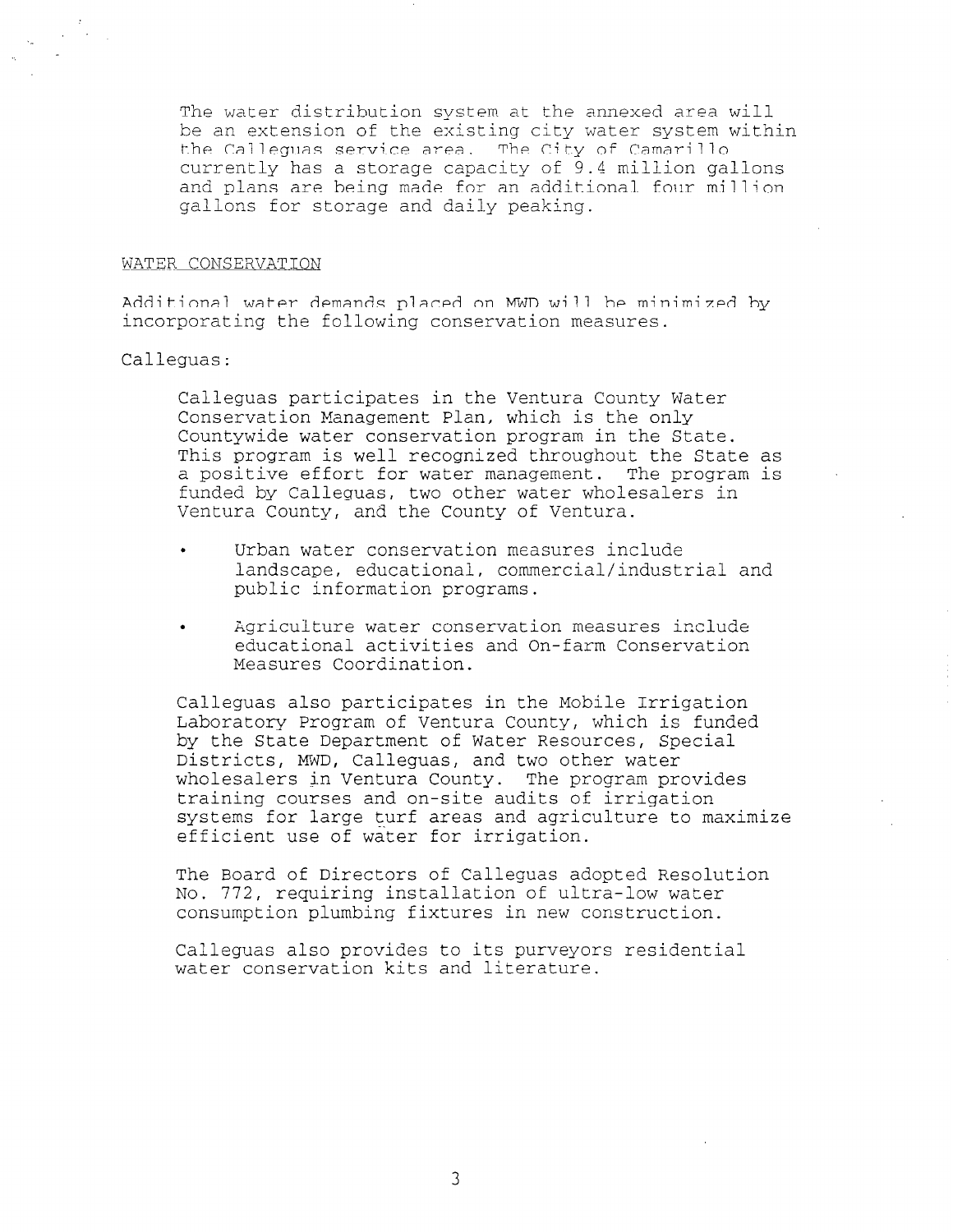Annexing Area:

The City of Camarillo now requires by Ordinance No. 714 for all new development, redevelopment and rehabilitation projects to:

- 1. Install ultra low flush toilets (1.6 gallons per flush)
- 2. Install low flow shower heads (2.5 gallons per minute)
- 3. Install flow control devices for sinks and lavatories (4.0 gallons per minute)
- 4. Pressure regulators for areas with pressure in excess of sixty pounds per square inch.

Landscape standards are outlined in the architectural guidelines for all construction built in the annexed area. They require the use of drip and low output sprinkler heads operated by automatic timers. Watering will be limited to the cool hours of the day to reduce evaporation.

With respect to Best Management Practices (BMP), the City of Camarillo and the annexing area agree to:

- 1. apply its current conservation activities to the annexing area.
- 2. Communicate to the residents the need to conserve water and the many ways possible to conserve without affecting their overall lifestyles. Mail out conservation tips for both indoor and outdoor activities.
- 3. Continue giving notices to water wasters.
- 4. Monitor parks and median watering and install sensors that can override automatic irrigation timers.
- 5. Monitor water usage of all City and Housing Authority owned residential units and assess the feasibility of installing water conserving fixtures.
- 6. Perform water audits of high consumption users and identify the conservation measures that could be taken to save water.

4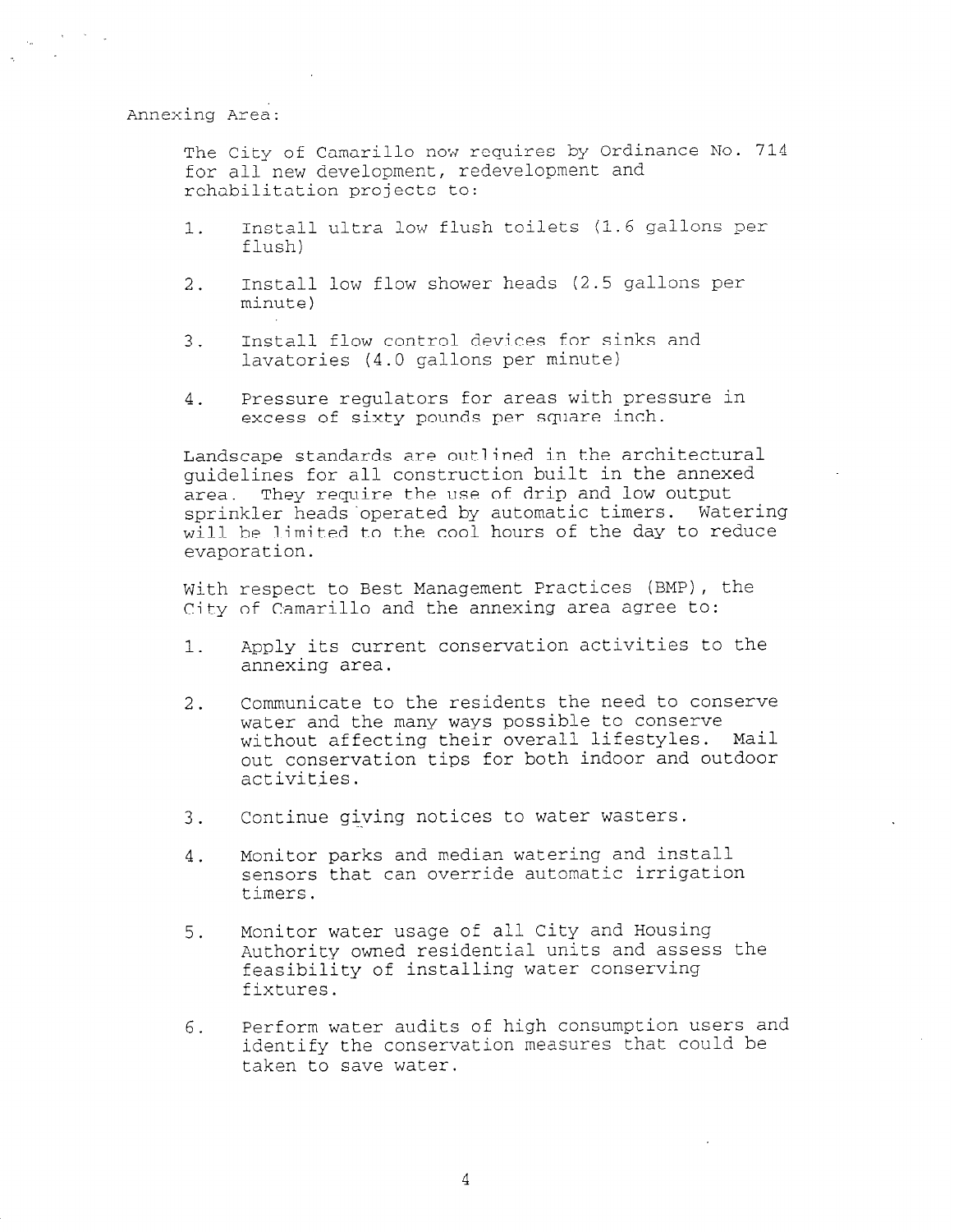- 7. Develop an ordinance which could be adopted that would provide for "Zero Net Use" on all new construction projects in the City by offsetting conservation measures implemented on existing buildings and turf areas.
- 8. Develop a four-tiered rate schedule for water billing based on water usage in cubic feet per month.

### RECLAIMED WATER

### Calleguas:

The Board of Directors of Calleguas adopted Resolution No. 773, promoting the use of reclaimed wastewater supplies. Calleguas requires that its purveyors develop the use of reclaimed wastewater for green belts and large turf irrigation. At present, approximately 869 AFY of reclaimed wastewater is sold to golf courses within Calleguas<sup>;</sup> service area with an additional 1,500 AFY to be made available in the next two years.

Calleguas' Board of Directors have approved the construction of a reclaimed water line in the Oak Park/North Ranch area. It is anticipated that upon completion of the project, approximately i,300 acre feet of reclaimed water will be delivered to the area. The first phase of construction is proposed for the Spring of 1993 with completion by the end of 1993. Calleguas will also pursue reclamation projects in conjunction with its purveyors throughout their service areas.

### Annexing Area:

The City of Camarillo presently supplies over 2,000 acre feet of reclaimed wastewater for agricultural purposes and is further studying the use of reclaimed wastewater in other areas.

### WATER DELIVERY CURTAILMENT

### Calleguas:

Calleguas has an integrated water delivery system which allows all areas in its service area to receive water from two alternative sources of water. The main source IIOM CWO diternative sources of water. The main boar of water supply is from mwo via densen freatment france and Distribution System. The second source of water is<br>from storage in Bard Reservoir, used for system peaking and emergency storage. Bard Reservoir's storage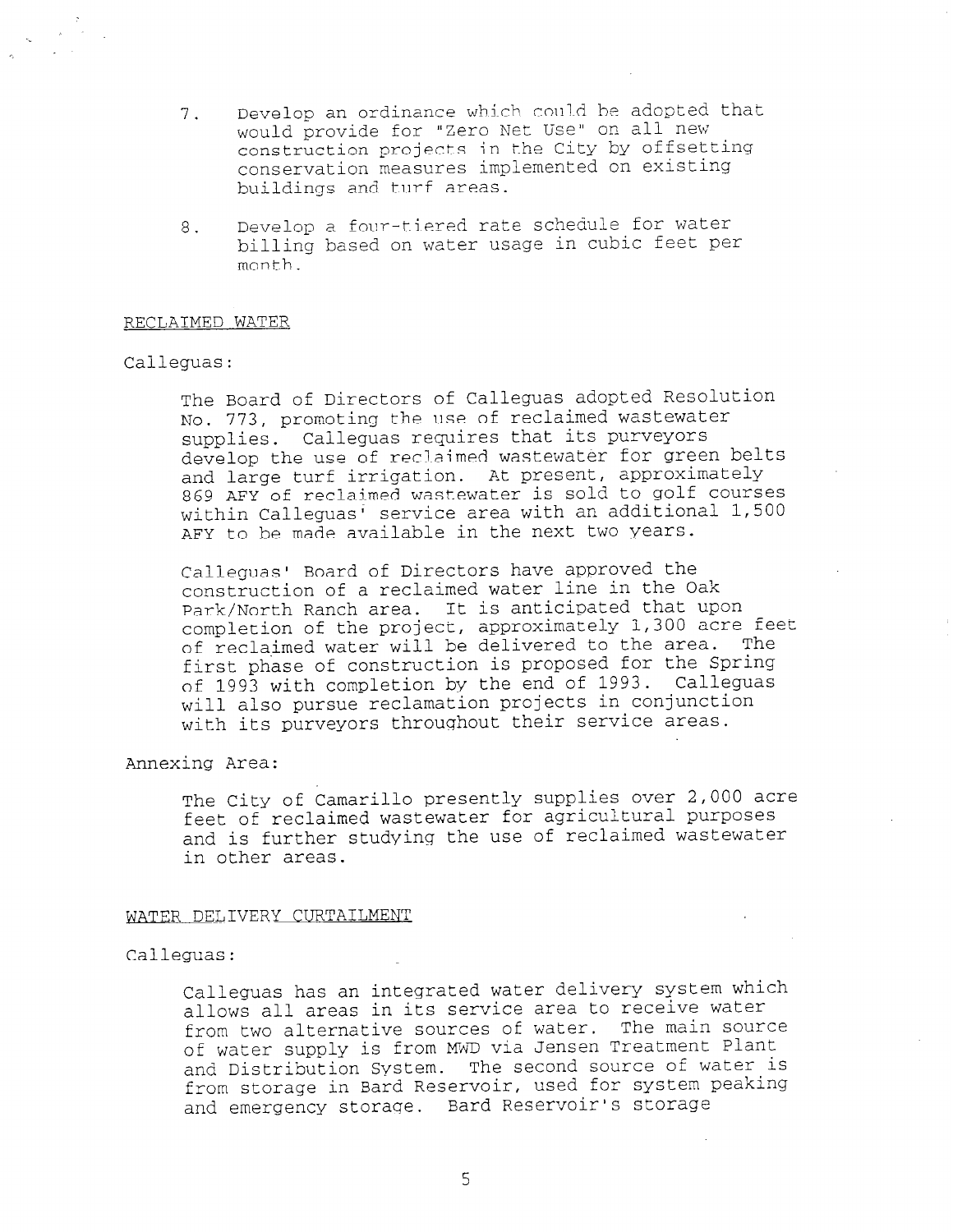capacity (10,500 acre feet) is adequate to supply water for total system usage for periods of 15 to 20 days at maximum demands during the summer and in excess of 45 days during winter months. In addition to Bard Reservoir, Calleguas has seven reservoirs that has a combined storage of 42 million gallons.

Several of Calleguas' purveyors pump water from the local ground water basin within Calleguas' service area. In the event of an emergency, curtailment of water from MWD as a result of a major facility failure that is longer in duration than previously stated, Calleguas could impose a water rationing plan and request its purveyors to increase their groundwater production to extend the District's reservoir reserves for other areas that do not have groundwater supplies.

### Annexing Area:

The annexing area is in the city limits of Camarillo, who will be the local water supplier. The City delivers an equal blend of Calleguas/MWD and local ground water to its customers. The total pumping capacity of the city-owned wells is 5.6 million gallons per day (MGD). The City also utilizes five reservoirs that have a combined storage of 9.4 million gallons. In the event of a water curtailment from Calleguas and MWD, the City could sustain a three day interruption of service through emergency water management.

## CAPITAL CONSTRUCTION CHARGE

In 1980, Calleguas implemented a capital construction charge for all new development within its service area. The charge was established to raise the funds necessary to build additional facilities required for expansion of Calleguas' service area. Additionally, Calleguas assessed a capital construction water rate charge to its purveyors on water usage to augment the capital construction program. Calleguas' Master Plan approved by the Board of Directors identifies the facilities that will be constructed to meet its future water demands.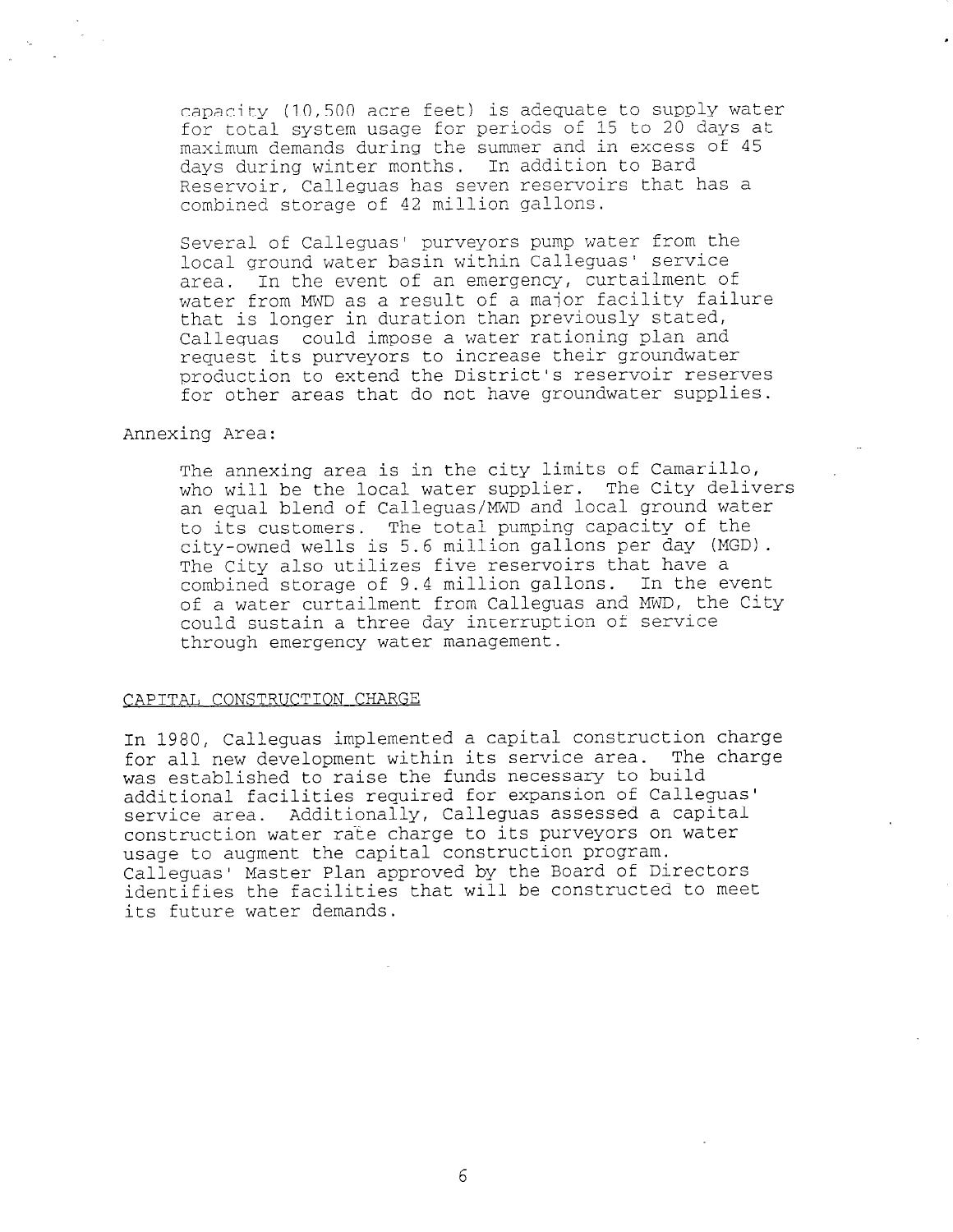### URBAN CONSERVATION BEST MANAGEMENT PRACTICES

To the extent practicable to do so, within the limits of its authority and jurisdiction, Calleguas Municipal Water District intends to apply the Urban Conservation Best Management Practices as set out in Attachment A to this Implementation Plan.

### WATER USE EFFICIENCY GUIDELINES

To the extent practicable, the City of Camarillo and Knightsbridge Holdings, Inc. shall comply with the following requirements of the Metropolitan Water District of Southern California (hereinafter "Metropolitan"), and Calleguas Municipal Water District  $(hereinafter "Callequals");$ 

A. Reclaimed wastewater or other non-potable water shall be used on all golf courses; decorative lakes; and other landscaped areas exceeding one (1) acre, including multi-family complexes, commercial and industrial developments, and similar areas within the annexing area. Reclaimed wastewater and other non-potable water shall be used for industrial processes and other suitable uses. If such supplies do not presently exist, a dual distribution system shall be constructed to accommodate such supplies when they become available in the future.

B. Best Management Practices Conservation Measures, as identified by Calleguas and Metropolitan from time to time, shall be applied in all new and existing developments within the annexed area. At least one model home constructed in each new development within the annexed area shall demonstrate a water-conserving landscape.

### COMPLIANCE

A. Calleguas accepts the responsibility for assuring compliance with the provisions of Metropolitan's Water Use Efficiency Guidelines as indicated in this Plan and shall report to Metropolitan regarding such compliance.

Dated: September 17, 1993.

CALLEGUAS MUNICIPAL WATER DISTRICT

By

Donald R. Kendall